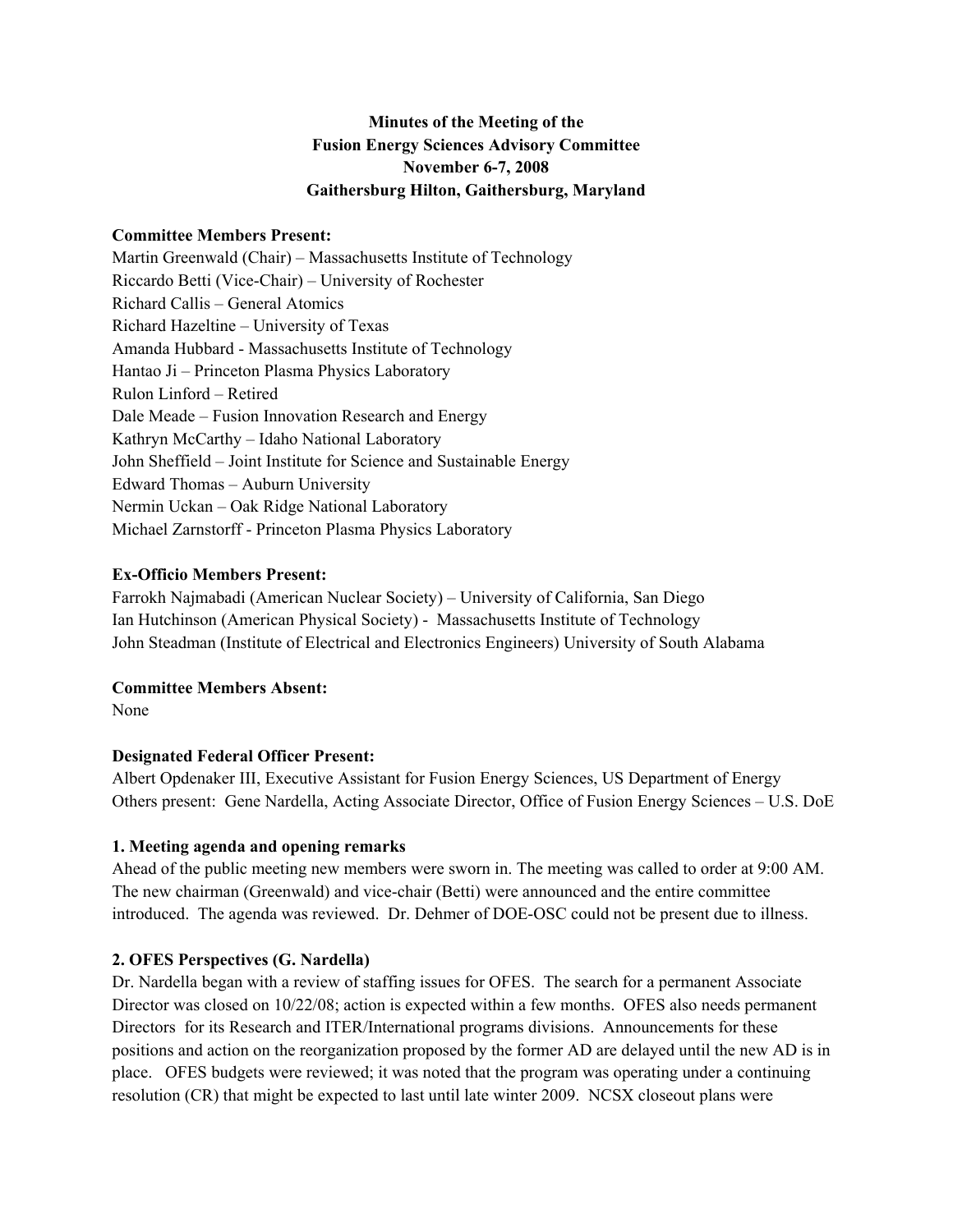presented including redirection of FY2009 funding originally targeted for that project. The largest share of that funding will be for upgrades and increased operations on NSTX. Additional funds will also be available for operations on C-Mod and DIII-D and for enhanced stellarator research. The stellarator community is preparing plans for pursuing the physics of quasi-symmetry in the absence of NCSX. It was noted that while DOE approved Critical Decision 1 (CD1) for the ITER project in 1/08, the FY2008 Omnibus Appropriation contained a significant funding cut. With this cut and under the CR for 2009, funding for ITER is at a subsistence level. However, the U.S. has remained fully engaged in international ITER activities at all levels. OFES is working on strategic planning at two levels. First, in response to a Congressional directive, a "Strategic Plan Overview" is being prepared for delivery to Congress by 3/1/2009. (While a draft of this plan is not yet available, the current thinking was reviewed by S. Eckstrand – see section 3. of these minutes.) This overview will be reviewed by FESAC at the January meeting. Second, a more comprehensive strategic plan will be developed for completion by 3/2010. The fusion community will have an opportunity for significant input into this plan via a Research Needs Workshop (ReNeW) scheduled for June 8-12, 2009. Current plans for this workshop along with preparatory tasks are described in section 4 of these minutes. There was considerable discussion following this presentation. Several committee members expressed their concern (which is shared by DOE) over the stability of ITER funding. Many felt that FESAC needed to go "on record" with these concerns Discussion of a resolution to that end is described in section 15 of these minutes. FESAC members also voiced concern about the ability of FESAC to impact the strategic plan overview, especially given the short period of time for review. It was noted by OFES that the plan needed considerable internal government review and sign-off before it could be made public.

#### **3. Strategic Plan Overview (S. Eckstrand)**

As noted above, the draft plan had not completed internal review and was not ready for distribution at the time of this meeting. FESAC was given a preliminary briefing on the current state of the plan. The overview is being prepared in response to a congressional mandate. It was clear that without that mandate, preparation of an overview would follow rather than lead the detailed strategic planning exercise which is also underway. The overview plan outlines three strategic themes 1. Develop the knowledge needed to create a sustainable fusion energy source 2.Pursue scientific opportunities and grand challenges in plasma science including HEDP. 3.Acquire the organization and management capability need to carry out the program missions. The overview also identifies five strategic goals a. Foster the success of ITER and maximize the benefit of the US participation in ITER b. Improve our understanding of how the properties of a confined plasma are determined by the confinement configuration. c. develop the knowledge needed to achieve predictable high-performance, steady-state burning plasmas. d. Develop the knowledge to design and build components that can survive the enormous heat, plasma and neutron fluxes of the fusion environment. e. Develop the materials and engineering science needed to harness fusion power. The briefing covered approaches for achieving each of these goals. A lively discussion followed this presentation. One theme that emerged was the perceived lack in the plan of a "bold vision". It was noted that the request from Congress specifically called for a bold plan for achieving fusion energy that would keep the U.S. in a "leadership role". Many FESAC members felt that there should be specific reference to a fusion energy development plan. There were several comments concerning the choice of the themes and goals – these were noted by OFES personnel. The absence of any mention of IFE was also raised by several members.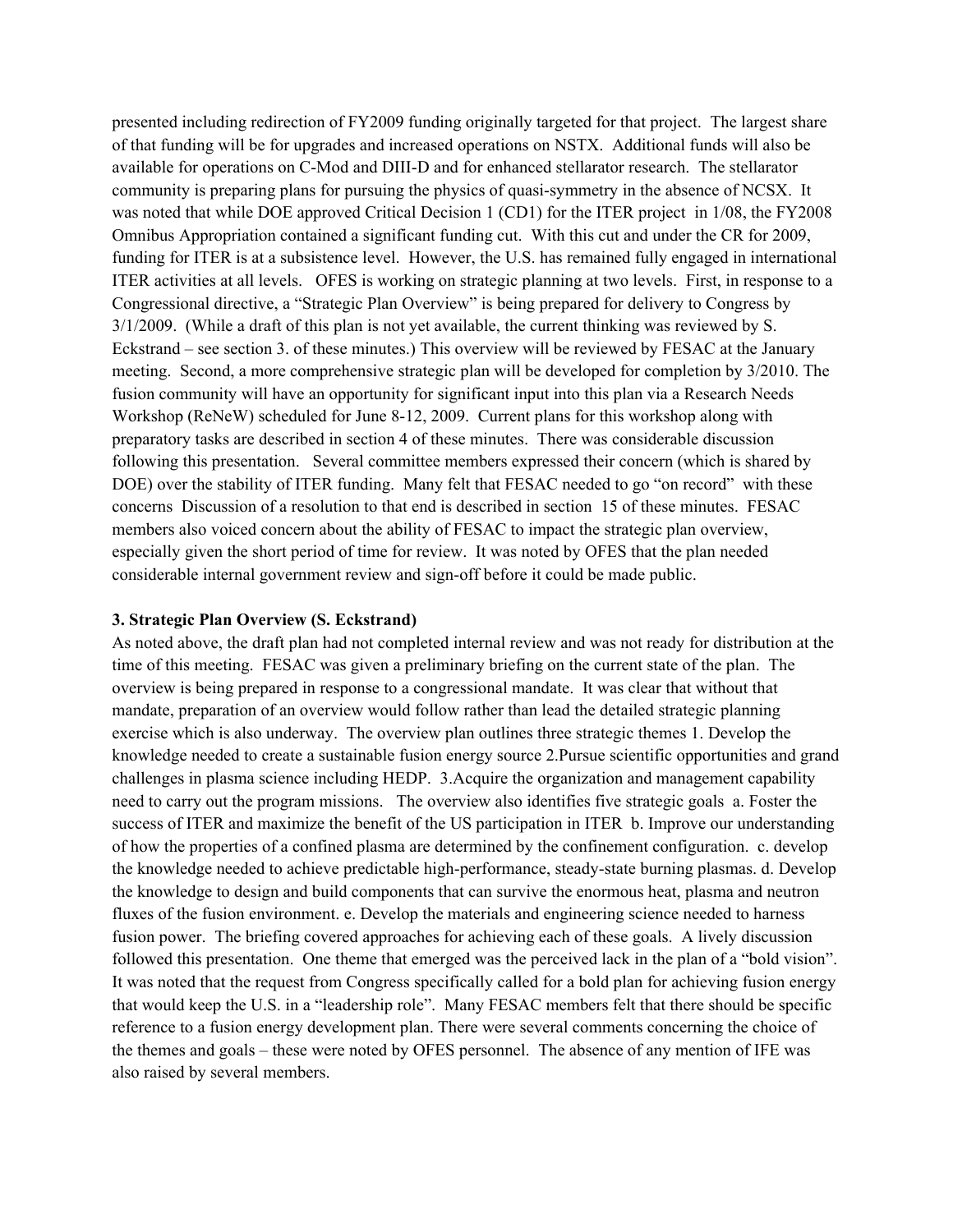#### **4. Briefing on Plans for Research Needs Workshop (R. Hazeltine)**

This item was added to the agenda to bring FESAC up to date on planning for the ReNeW. A meeting of the organizers had taken place on Nov. 5, just a day ahead of the this meeting. The workshop and preparatory activities will be organized to create a set of initiatives. These are defined as "organized, multi-faceted attacks on some question or coherent set of questions, essential to magnetic fusion energy science and technology, using a combination of new and existing program elements". The organizers estimated that something on the order of 15 initiatives would be identified. The final report of the workshop would describe each initiative in sufficient detail to allow an estimate of the resources required, but would not consider specific designs, proposals or budgets. It is assumed that the technical questions and research gaps have been thoroughly identified by recent FESAC panels. A set of 5 thematic working groups has been created and staffed with chairs and co-chairs. These have been subdivided into topical areas and leaders for each chosen. These groups will work to identify and describe, in detail, initiatives that address each topical area. The purpose of the workshop will be to integrate these building blocks into a consistent and compelling strategy. A schedule for the working groups and workshop were laid out. Highlights include thematic workshops on or around 3/30/08 and a draft report by 5/22. Following the workshop in mid-June, a final report will be issued on 7/19/08. FESAC members commented on the need for prioritization and asked about the process by which the workshop report would be used to create the OFES strategic plan. It was noted that the planning period will cover 10 or 20 years, so that staged implementation will be a key feature of the report and strategic plan.

### **5. New Charge: Committee of Visitors (C. Bolton)**

A new charge from undersecretary Orbach was presented to FESAC. This charge requests a review of OFES to 1. Assess the efficacy and quality of management processes and 2. Assess the quality of the resulting program portfolio. The full charge is included in Appendix B of these minutes. Unlike the previous Committees of Visitors, the entire program will be reviewed by a single committee. The report is due on April 2009. Al Opdenaker will be the point of contact within OFES.

#### **6. Final Report: Panel on Toroidal Alternate Confinement Concepts (D. Hill)**

The final report of the FESAC panel on Toroidal Alternate Confinement Concepts was reviewed. The charge covered four toroidal confinement concepts; the Spherical Torus, Stellarator, Reversed Field Pinch and Compact Torus (Field Reversed Configuration and Spheromak). The panel was charged to

- 1. Identify and assess ITER-era goals,
- 2. identify and prioritize technical questions that need to be resolved to meet these goals,
- 3. Assess available means to address these questions and
- 4. Identify research gaps along with existing and new facilities for filling the gaps.

To help gather information, the panel solicited formal and informal input from the research communities of the four concepts and invited participation at their first meeting. The panel did not consider issues which would be generic to any magnetic confinement scheme (for example materials, tritium breeding or safety) as these have been carefully reviewed by other panels. The panel praised the overall quality of science carried out by the toroidal alternates and outlined the benefits that each provided to fusion science. Though the four concepts were at very different levels of development and had very different levels of performance, it was concluded that further research would be required before any definitive assessment of their fusion energy potential could be made. For each, an ITER-era goal was identified that were appropriate and ambitious. The panel attempted to assess the level of technical risk associated with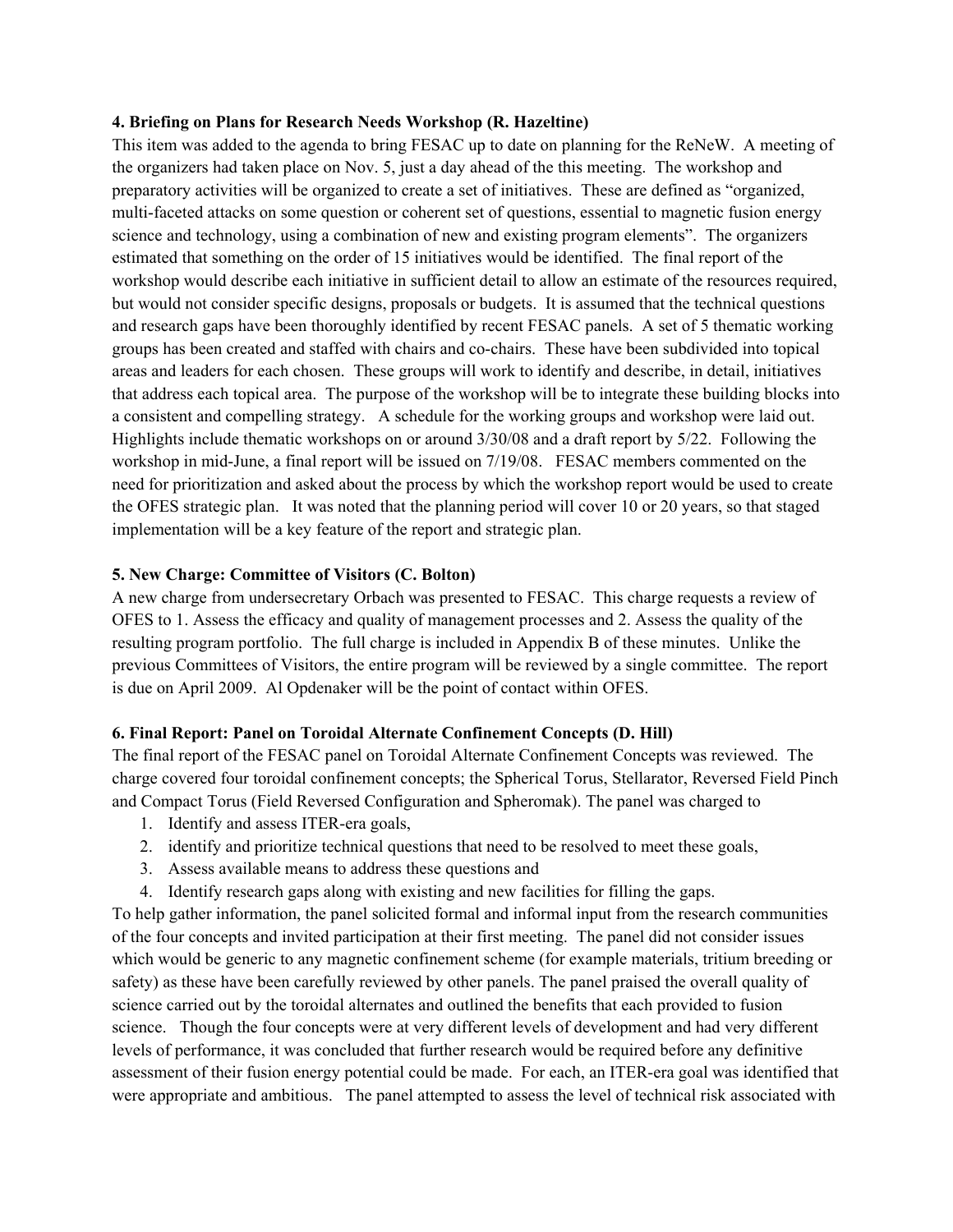unknown science and required extrapolation. A critical part of the report is the identification and prioritization of scientific issues for each concept. These were divided into three tiers based on their importance, urgency and uncertainty. This set of prioritized issues provides a roadmap for further research. Questions from FESAC prompted a clarification on the position of the panel with respect to new facilities – these are not recommendations for action, but an assessment of what would be required to fully address issues. The place of the ST within the alternates program was debated along with its role if an "aspect-ratio optimized CTF" was found to be more like a standard tokamak than an ST. After discussion, FESAC voted to accept the panel's report and forward it to DOE. This report will be available on the OFES web site http://www.science.doe.gov/ofes/fesac.shtml.

#### **7. Report on Review of the DOE plan for US participation in ITER (D. Lang, M. Zarnstorff)**

The results of the recent National Research Council (NRC) review of the DOE plan for participation in ITER were presented. The DOE plan was drafted with the help of the Burning Plasma Organization (BPO) in response to language in the Energy Policy Act (EPAct) enacted by Congress in 2005. To paraphrase, the plan requested was to 1. Outline the U.S. research agenda for ITER, 2. Evaluate whether ITER was promoting progress toward fusion energy and 3. Describe how work on ITER related to other elements of the U.S. fusion program. EPAct also instructed DOE to request a review of the plan by the NRC. The NRC review was quite favorable. They found that the plan was well-aligned with DOE goals and has been operating in an effective manner. The NRC found that the US was well engaged in ITER planning activities and that its research plan was at least as mature as any of the other ITER participants. The NRC did note a major concern, that "US commitment to ITER appears to be uncertain" and that this "threatens the US role in ITER and the future benefit to US fusion program goals and national energy goals". The NRC made a number of insightful recommendations that were well received by FESAC.

#### **8. Status of ITER project (N. Sauthoff)**

The status of the ITER project and activities within the US ITER Project Office (USIPO) were presented. Despite reduced funding the USIPO has put into place a project team along with policies and procedures that will be required to execute the US scope of work. It was noted that US staffing at the ITER Organization site (IO) in Cadarache is somewhat below the nominal 9% level. At the same time, the US provided roughly 25% of the profession person years for the 2007 design review and 36% of the person years dedicated to resolution of issues identified by the Science and Technology Advisory Committee (STAC). The US has been asked by the IO to take responsibility for ELM control coils. This would add 24% to the US scope and will require further negotiation. Changes in the status and connection between the IO and domestic agencies are planned. Currently the IO management structure treats Domestic Agencies (DA) like the USIPO as vendors which does not reflect the collaborative nature of the relationship. A proposed solution is to form a Project Board which can coordinate activities across the entire project. The DA's would report through the Project Board. The overall project schedule has been revised with a new construction endpoint at July 2018. The next phase of activities will require significant engagement with US industry with emphasis on early-delivery and high-risk systems. Longlead materials procurements will begin as soon as designs are sufficiently mature and funding is available. In discussion, FESAC members asked about the impact if the current reduced level of funding were maintained for the rest of FY2009. Sauthoff felt that the overall project schedule would begin to be harmed if additional funding was not provided by April 2009. Members asked about US university involvement, a point that was raised in the NRC review. Sauthoff said the USIPO was eager to engage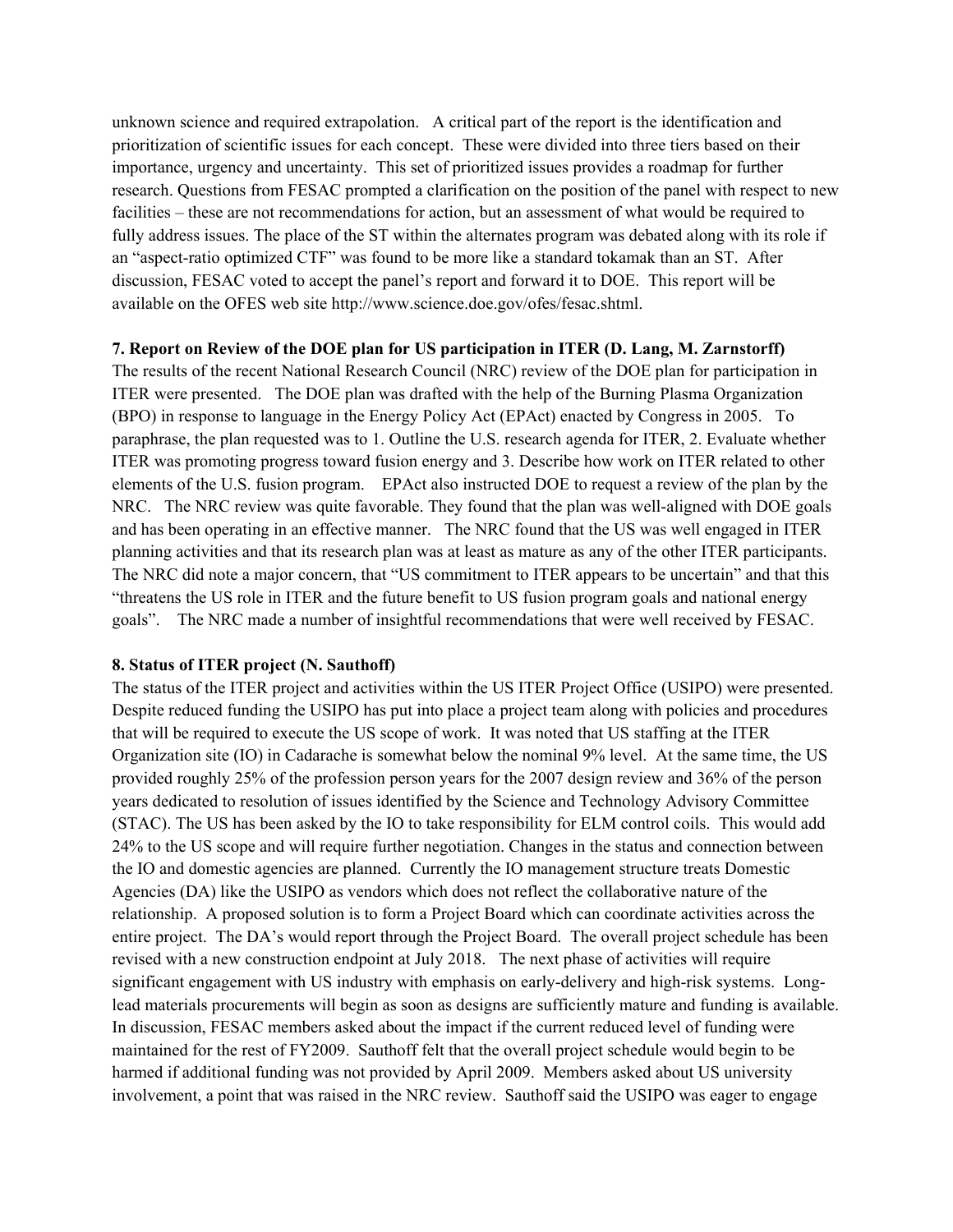the universities in appropriate areas. Sauthoff was asked if the US was recognized for its oversized contributions on the design review and STAC issues. He replied that the statistics quoted came from the IO itself who expressed appreciation for these efforts. He noted that our international partners have been understanding and patient about the funding difficulties within the US. The status of the TBM (Tritium Breeding Modules) program was discussed. It was pointed out that while the US participates at a technical level, this program is not part of the USIPO scope and is not part of current US plans. One concern is whether the TBM program will compromise physics operations – mainly through increased toroidal field ripple. Concern over the recent reduction in funding for US participation in ITER was raised by FESAC members.

## **9. US Community support during preparations for ITER (C. Greenfield)**

ITER support activities outside the direct scope of the USIPO were reviewed. It is worth noting that to ensure project success, there is a significant level of activity required of all participants beyond the construction and procurements for the ITER device itself. The US Burning Plasma Organization (BPO) provides the overall coordination for these activities within the US with active liaison to our international partners through the ITPA as well as to the USIPO and to topical groups within the US already active in various areas. It was noted that improved lines of communication and authority, especially at the international level are required. The design review, while successful, was not felt to be a model for future coordinated activities. Future activities of the BPO will include 1. Close coordination with the ITPA on research needs. 2. Participation in the ReNeW process. 3. Continued participation in development of the ITER research plan.

### **10. Status Report: Panel on High Energy Density Laboratory Physics (R. Betti)**

FESAC was provided with a status report from the panel charged with reviewing a joint OFES-NNSA program on High Energy Density Laboratory Plasmas. The charge asked 1. Identify the compelling scientific opportunities in fundamental HEDLP that could be investigated using existing and planned facilities in support of the OFES and NNSA missions. 2. Identify the scientific issues of implosion and target design that need to be addressed to make the case for inertial fusion energy as a potential future energy source. The panel, which has 17 members, held a workshop in August which drew 82 attendees. The panel has organized this very large research domain into a set of thematic areas and identified critical issues and questions within each. Criteria for prioritization of the general HEDLP issues were somewhat different from those directly related to IFE. The panel expects to complete its final report by Dec. 20 and to deliver that report at the next FESAC meeting. Members of FESAC asked about other elements of an IFE program, beyond what is encompassed under HEDLP. It was noted that, as for MFE, the OFES mission is for science and not energy. Thus IFE technology issues are not within the scope of the charge. Some issues related to integrated science for IFE systems will be considered.

## **11. Public Comments**

# **Dale Wesson (Florida A&M University)**

Prof. Wesson described a proposal to move the SSPX experiment from Livermore, where the project has been recently cancelled, to Florida A&M University. He argued that this would be an appropriate experiment for a University, would bring young scientists into the field and would increase the diversity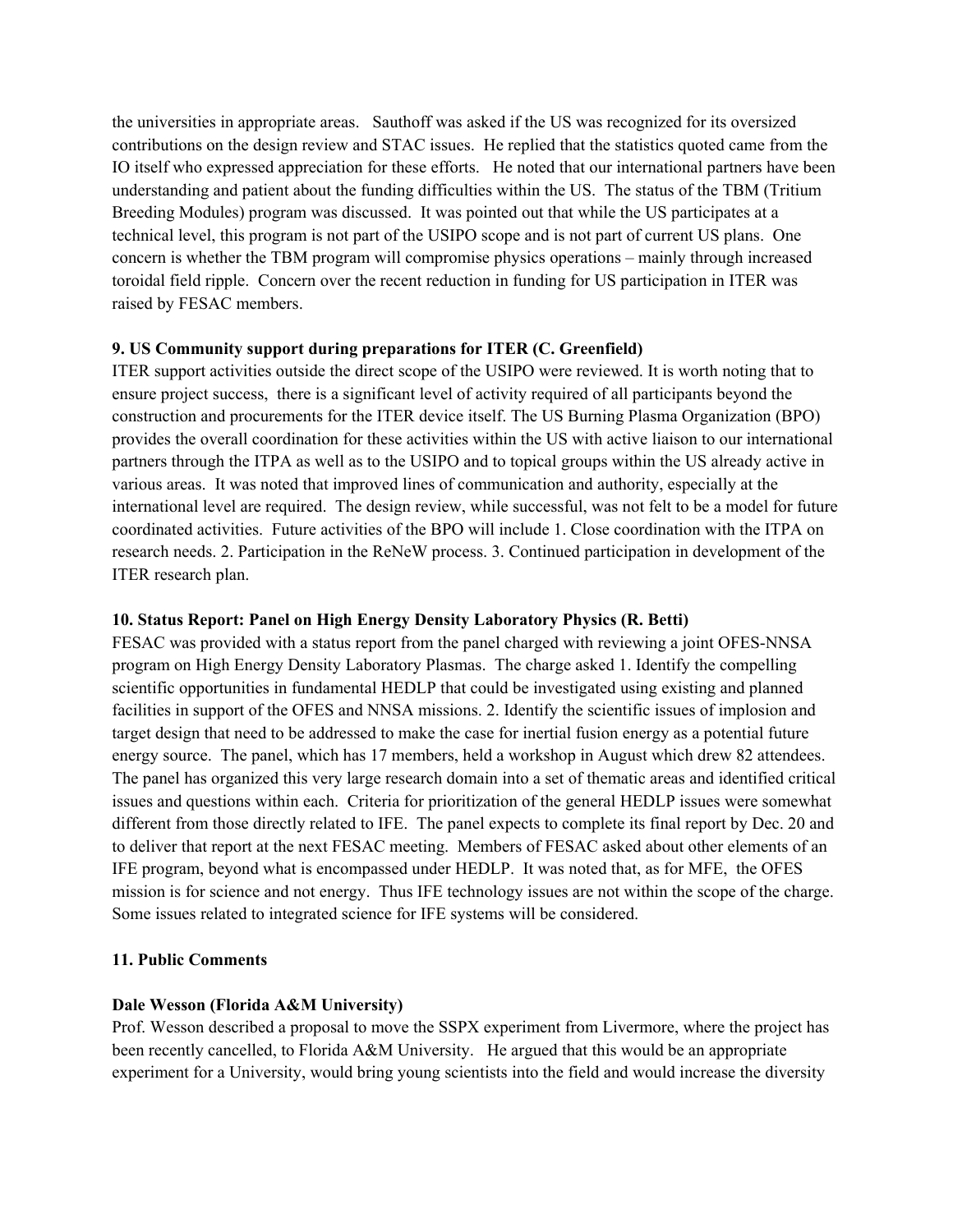of researchers in FES. In the discussion, FESAC members stressed the importance of first identifying critical scientific issues that could be addressed by a continuation of the SSPX program.

## **Mark Haynes (GA)**

Mark Haynes urged that the strategic plan under development stress the energy mission for fusion. He pointed out that with a new administration, a new Congress and renewed public awareness of energy issues, there was an opportunity that we should not miss. He felt that the distinction between the science and energy missions for fusion are lost on Congress and what they really wanted to hear about was fusion energy if it could be part of a solution to an important national problem. Several members of FESAC voiced their support for these sentiments.

## **Glen Wurden (LANL)**

Glen Wurden urged more emphasis on energy applications for fusion, especially in the strategic plan that is under development. He suggested that a specific applications area for fusion energy be created within DOE, parallel to those for fossil or nuclear energy. Finally, he compared the lack to commitment of the US program to an energy mission to those in other countries. Some members supported these views and reemphasized the congressional call for a "bold credible plan", but noted that there is currently no fusion energy industry thus comparison to fossil and nuclear are premature.

## **Ron Stambaugh (GA)**

In response to the NRC review, Ron Stambaugh suggested metrics for participation in ITER. He noted that the ITER Physics Basis published in Nuclear Fusion had approximately 18,000 downloads over the past year and a half. This compares to about 300 hundred for typical "very popular" papers. He suggested that we track citations for and from ITER publications as one means of measuring impact and US participation.

The meeting adjourned for the day at 5:50 PM

# **Second day**

The meeting reconvened at 8:30 AM

# **12. White Paper of Fusion Diagnostic Development Needs (R. Boivin)**

The white paper proposing a new initiative on burning plasma diagnostics was reviewed. This white paper was prepared in July 2007 by the diagnostics working group of the BPO. The presentation stressed the importance of diagnostics in supporting the science mission for ITER and the inadequacy of existing programs for support of the long-term innovative developments that were required. In particular, the need for more engagement between diagnostics development and the technology programs was pointed out. Technical challenges were reviewed along with gaps in the ITER diagnostic plans. In discussion, it was noted that this was an area ripe for activity under the ReNeW process. It was suggested that opportunities for collaboration with other fields might exist, for example with the NNSA on final optics or with space and astrophysics on satellite instruments.

# **13. Status of Research on Plasma-Materials Interactions (D. Whyte)**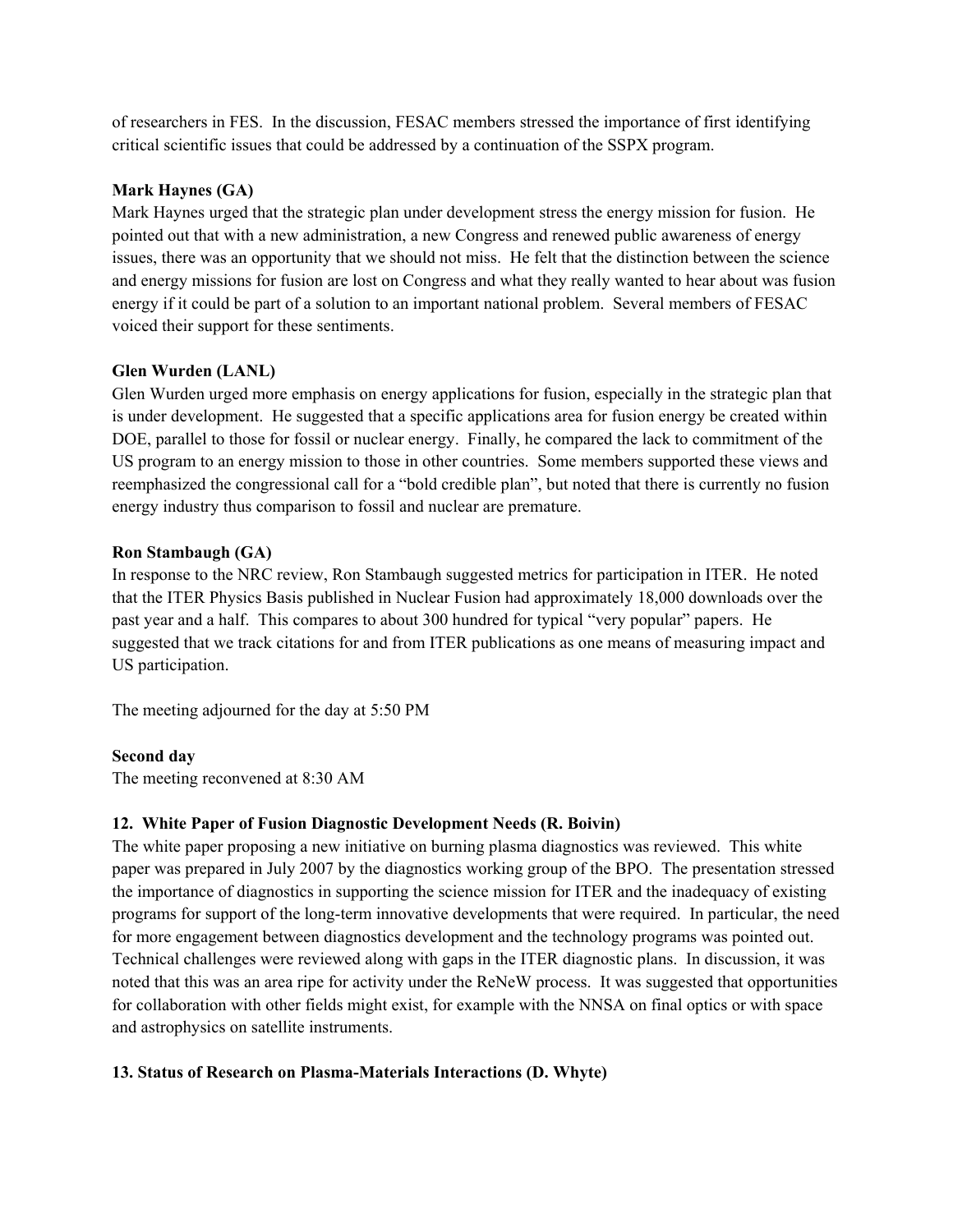This technical presentation outlined the challenges raised by plasma-wall interactions as plasma experiments move toward reactor parameters. These challenges include steady-state and transient heat loads; plasma particle flux leading to erosion and tritium retention; neutron loading; mechanical strength and maintenance of plasma purity. The main theme of the presentation was that much more research is required into basic plasma and material properties as well as into integrated processes that occur in real devices. Improved diagnostics for plasma-surface interactions were stressed.

## **14. Summary of Workshop on Low Temperature Plasmas (M. Kushner)**

This presentation summarized a workshop carried out in response to the NRC "Plasma 2010" decadal survey. The NRC report covered five areas of plasma science including "Low Temperature Plasma Science and Engineering" (LTPS or LTPSE). This field covers a diverse range of physical regimes, many with important near-term applications. The workshop, carried out in March 2008 at UCLA attracted 35 participants from almost 30 institutions. The participants 1. Summarized the status of research in LTPS, 2. Identified major scientific questions including their importance and impact, 3. Described basic research activities to address these questions 4. Developed a roadmap for an initiative in LTPS. The report has been submitted to OFES and awaits action by the new AD.

## **15. Resolution on ITER funding (M. Greenwald)**

After discussion, the following resolution was passed unanimously.

"The recent National Research Council review of the plan for U.S. participation in ITER contained what we believe is a crucial finding: "The committee's greatest concern is that the U.S. commitment to ITER appears to be uncertain at the present time. This uncertainty threatens the U.S. role in ITER and the future benefit to U.S. fusion program goals and national energy goals".

At our meeting on November 11-12 2008, the Fusion Energy Sciences Advisory Committee unanimously passed a resolution echoing this concern and noting the damage already caused by the lack of stable funding. We urge you to continue your steadfast support of this important project."

This resolution will be forwarded to Dr. Orbach.

# **16. Resolution of thanks for Dr. Orbach**

With the change in administration, the committee agreed to send a letter of appreciation to Dr. Orbach for his tireless efforts and enthusiasm in support of the fusion program.

# **17. Schedule**

The next meeting is currently scheduled for Jan. 13-14, 2009. Items on the agenda will include receipt of the final report of the panel reviewing the HEDLP program and formal comments on the OFES Strategic Plan Overview.

The meeting adjourned at 11:50 AM.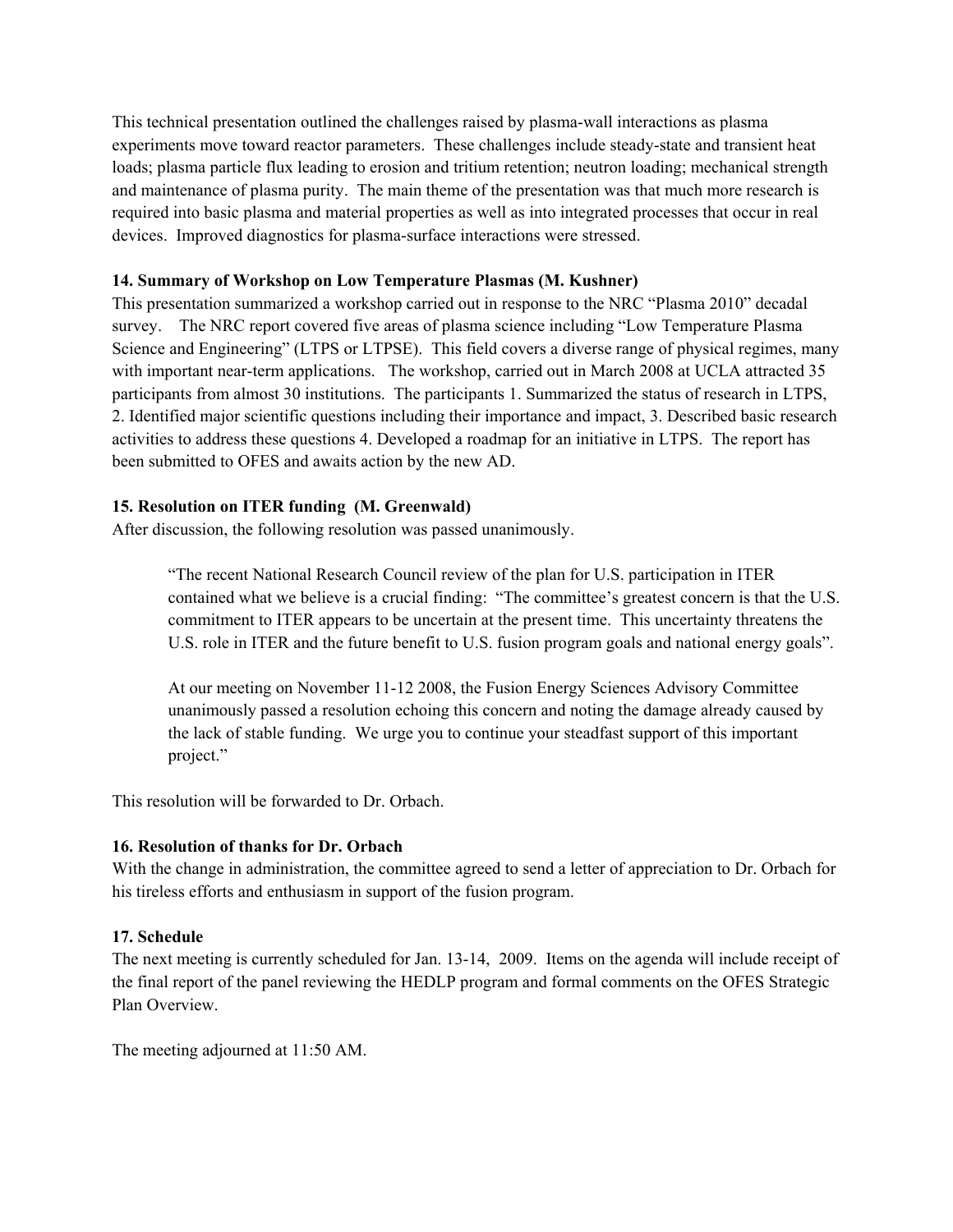#### **Appendix A: Attendee List**

Sam Barish, DOE/OFES Ben Brown DOE/OSC Curt Bolton, DOE/OFES Rejan Boivin, GA Robert Cauble, LLNL Jean Cottam, OSTP Mike Crisp, DOE/OFES Ben Cross, SRNL Anne Davies, Self Steve Dean, FPA Steve Eckstrand, DOE/OFES T.V. George, DOE/OFES Jim Glownia, DOE/SC John Glowienka, DOE/OFES Rob Goldston, PPPL Dave Goodwin, DOE/OFES Chuck Greenfield, GA/BPO Rich Hawryluk, PPPL Mark Haynes, GA Dave Hill, LLNL Jeff Hoy, DOE/OFES Joseph A. Johnson, III, FAMU Richard Jones, Ame Inst of Physics Arnold Kritz, Lehigh U Mark Kushner, U of Michigan Stephen Knowlton, Auburn Univ/UFA David Lang, NRC Ray Leeper, SNL Christian Mailhiot, LLNL/NNSA Darlene Markevich, DOE/OFES John Mandrekas, DOE/OFES Ron McKnight, Self Wayne Meier, LLNL Natalia Melcer, DOE/CFO J. Menard, PPPL Stan Milora, ORNL Neil Morley, UCLA Gene Nardella, DOE/OFES Erol Oktay, DOE/OFES Elizabeth O'Malley, DOE/SC Miklos Porkolab, MIT Don Rej, LANL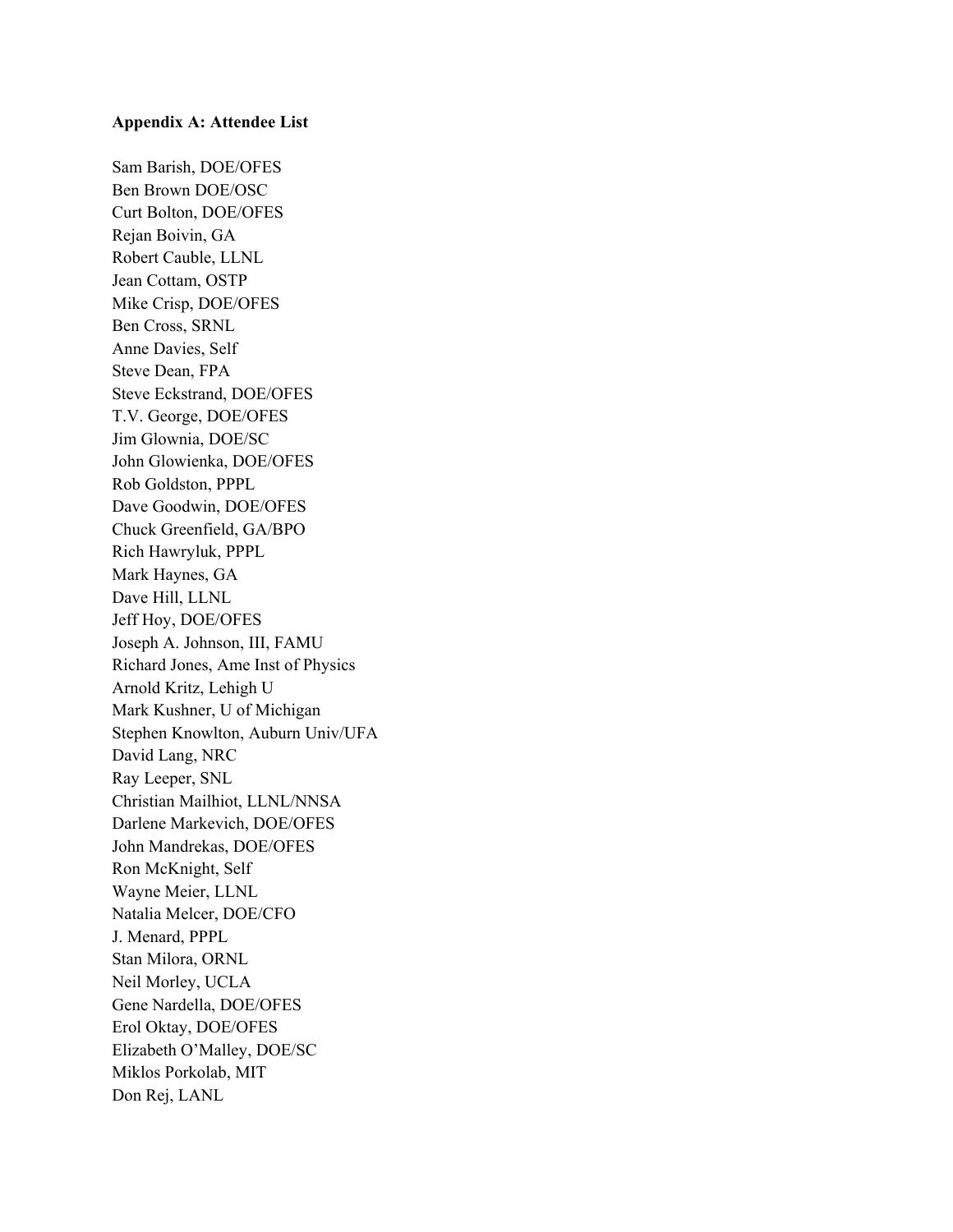Michael Roberts, Self Ned Sauthoff, ORNL Walter Sadowski, Self Ralph Schneider, DOE/NNSA Ken Schultz, GA Sharon Stevens, DOE/OFES Karen Summers, DOE/SC Barry Sullivan, DOE/OFES Ed Synakowski, LLNL Francis Thio, DOE/OFES Tom Vanek, DOE/SC Tom Weaver, Boeing G. Dale Wesson, Florida A&M U Dennis Whyte, MIT Glenn Wurden, LANL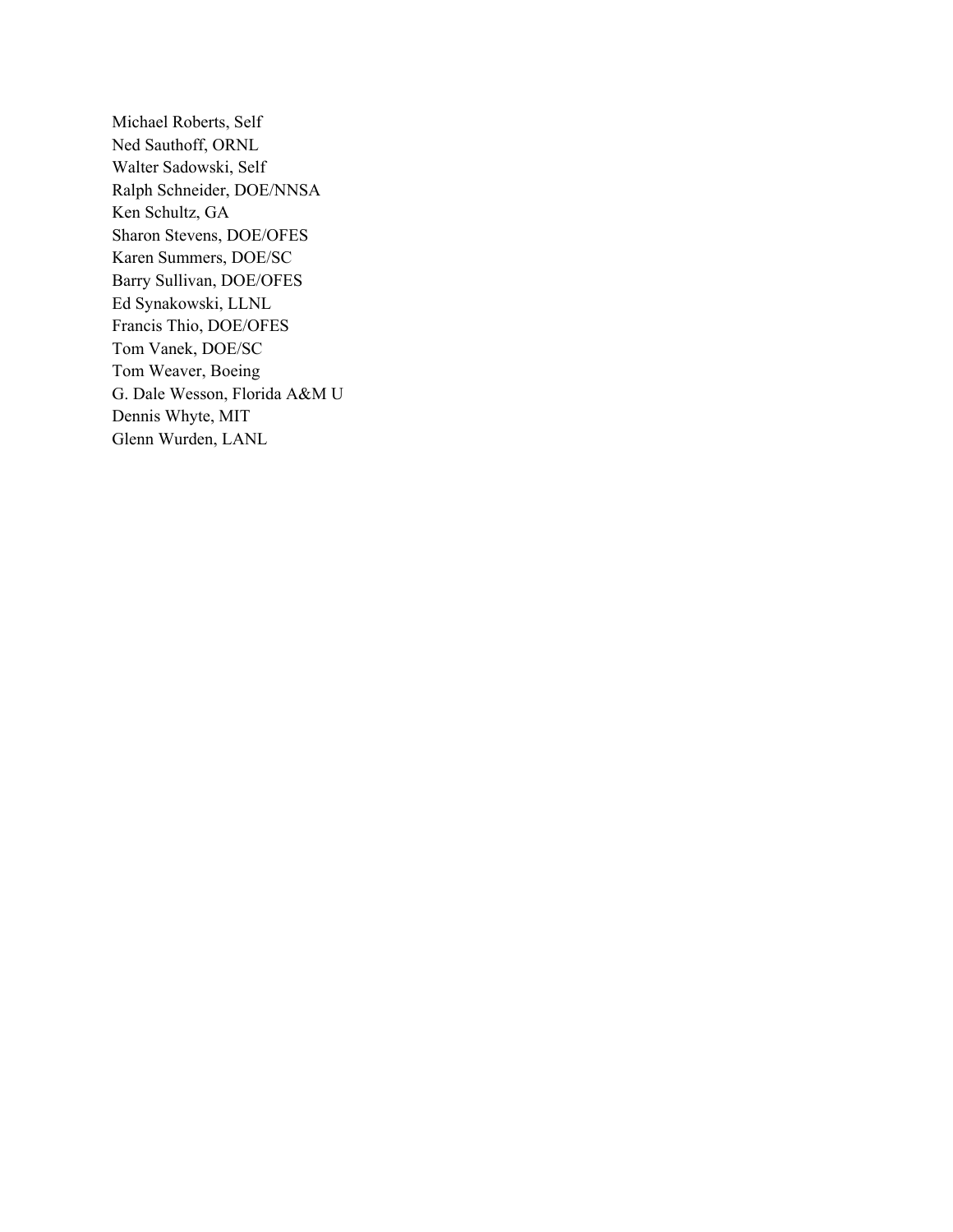## **Appendix B: Committee of Visitors Charge**

November 6, 2008

Dr. Martin J. Greenwald, Chair Fusion Energy Sciences Advisory Committee Plasma Science and Fusion Center Massachusetts Institute of Technology NW17-107 175 Albany Street Cambridge, MA 02138

Dear Dr. Greenwald:

I request that the Fusion Energy Sciences Advisory Committee (FESAC) establish a Committee of Visitors (COV) that can assist FESAC in:

- assessing the efficacy and quality of the processes used by the Office of Fusion Energy Sciences (OFES) to solicit, review, recommend, monitor, and document awards and declinations for universities, national laboratories, and industry.
- assessing the breadth, depth, and quality of the resulting program portfolio, and providing an evaluation of the program's national and international standing.

The last COV activity evaluated portions of the program over a three year period. Starting with this COV, I am asking FESAC to review the entire OFES program at the same time. Therefore, the tokamak research and enabling technologies portion of the program should be evaluated from 2006 to the present, the innovative confinement, general plasma sciences, and the High Energy Density Laboratory Plasmas portions of the program should be evaluated from 2005 to the present, and the theory and computations portion of the program should be evaluated from 2004 to the present. This will make it possible for the next COV to evaluate the entire program for a three year period.

The COV panel should be composed of recognized scientists and research program managers with broad expertise relevant to the fusion program. Panel members should be familiar with OFES research programs; however, a significant fraction of the COV members should not be involved in research that is being funded by OFES. Each panel member will be required to sign a Conflict of Interest statement and a Confidentiality statement. Examples of both statements are enclosed.